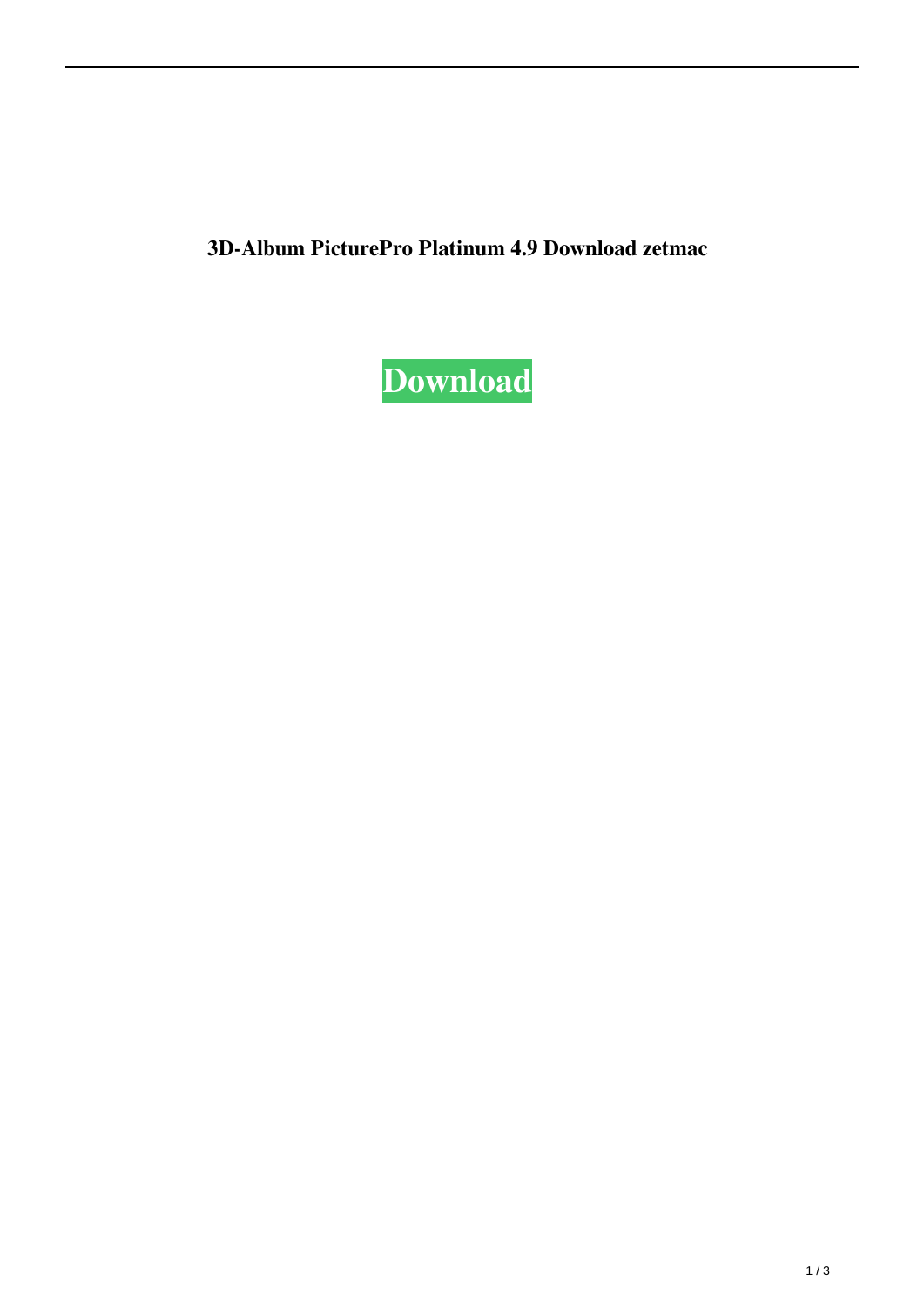More Information About n3D-Album PicturePro Platinum. This is a free application which adds the feature of creating 3D album-style pictures. The result of this is a photo album consisting of various pictures. It can be used to create 3D photo albums that look just like the ones you see in 3D image viewer and games. It features. n3D-Album PicturePro Platinum 3.0n. Overview. n3D-Album PicturePro Platinum 3.0n. n3D-Album PicturePro Platinum is free software to create professional 3D photo. 3D and printable photos can be designed with ease. It allows you to create your own private 3D photos. With n3D-Album PicturePro. App Name: n3D-Album PicturePro Platinum. File Size: 2.4 MB.A male nurse in the Philippines, being transported to a hospital after being shot, is seen in this photo released by the Philippine National Police on Saturday. Police say a man has been arrested in the killing of the 56-year-old nurse. (PEPrime-NBP Photo) MANILA, Philippines — A suspect has been arrested in the killing of a 56-year-old male nurse, who was shot and killed on Saturday afternoon in a barangay in Rizal province. NPA 1: One person was killed in an encounter in Barangay. NPA 2: Barangay Tinago, Rizal. NPA 3: one arrested for murder and armed robbery. ADVERTISEMENT The suspect was arrested in the same barangay where the man was shot dead by unidentified gunmen riding on motorcycles. The suspect was identified as Jesus Piolo, 26, a member of the New People's Army. The incident happened around 4 p.m. at the parking lot of an undisclosed barangay in Rizal province. Piolo is the brotherin-law of Arnel Natividad, a leader of the Communist Party of the Philippines. Police are still looking for other gunmen who fled the scene. The motive behind the killing of the nurse was not immediately known. "Yung suspect sa tinoto tayo na bumabungi at marami ng tinuloy na rehimen ng mga kahawahang nag-aaral at inilab